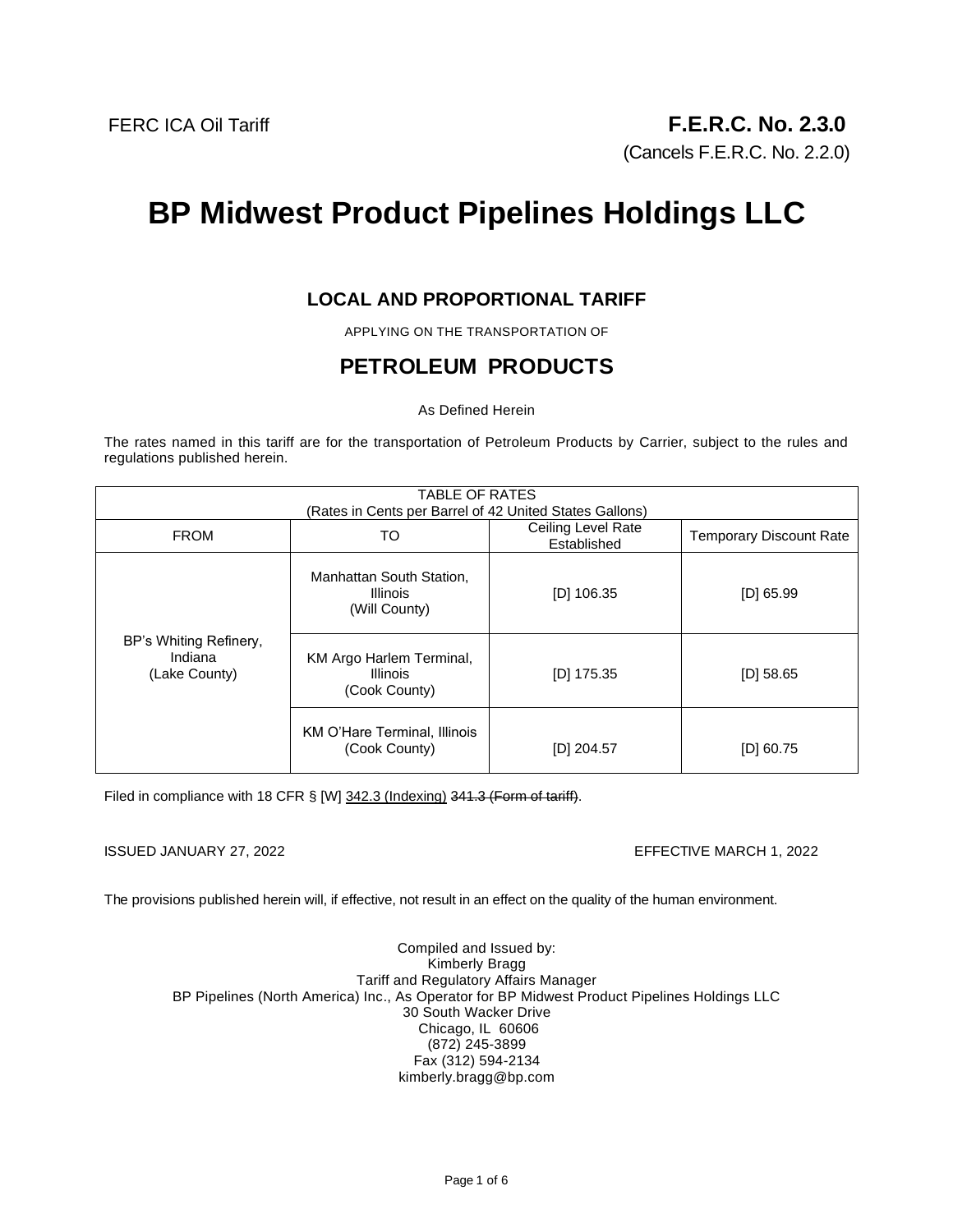### **RULES AND REGULATIONS**

#### **ITEM NO. 5 – ABBREVIATIONS AND DEFINITIONS**

As used in these rules and regulations, the following terms have the following meanings:

"API" means American Petroleum Institute.

"Barrel" means 42 United States gallons at 60 degrees Fahrenheit and zero psi gauge.

"Batch" means a quantity of petroleum products of like characteristics moved through the pipeline as an identifiable unit.

"Carrier" means BP Midwest Product Pipelines Holdings LLC and other pipelines participating herein, if any. "Compatible Interfaces" means the interface occurring between products having similar basic physical characteristics.

"Consignee" means the party to whom a Shipper has ordered the delivery of Petroleum Products.

"F.E.R.C." means Federal Energy Regulatory Commission.

"Incompatible Interface" means the interface occurring between products having dissimilar basic physical characteristics, which cannot readily be absorbed into the shipments immediately preceding and following the interface.

"Nomination" means an application by a Shipper to the Carrier for transportation of a stated quantity of Petroleum Products from a specified origin or origins to a specified destination or destinations in accordance with these rules and regulations.

"Operational Batch" means a batch of Petroleum Products meeting Carrier's specifications that may be commingled with other batches of Petroleum Products meeting the same specifications.

"Petroleum Products" means gasolines, petroleum oil distillates, and aviation turbine engine fuel as further described in Item No. 30.

"PSIG" means pounds per square inch gauge.

"Segregated Batch" means a batch identifiable as the property of a single Shipper, and moved through the pipeline so as to maintain this singular identity and ownership.

"Shipper" means the party who contracts with the Carrier for transportation of Petroleum Products under the terms of this tariff.

"Tender" means delivery of Petroleum Products to Carrier for shipment.

#### **ITEM NO. 10 - COMMODITY**

Under this tariff the Carrier is engaged in the transportation of Petroleum Products by pipe line and will not accept any other commodity for transportation.

#### **ITEM NO. 15 - NOMINATIONS**

Petroleum Products will be accepted for transportation only on properly executed Nominations, as defined in Item No.5. Shippers desiring to Tender Petroleum Products for transportation shall make in writing a separate Nomination for each calendar month on or before the 15th day of the preceding month with weekly updates provided on the Monday of the week preceding the shipment. The Nomination will be accepted only when the total quantity covered by such Nomination will be made available for transportation within the calendar month.

#### **ITEM NO. 20 – QUANTITIES**

The minimum quantity of Petroleum Products which will be accepted, at point of origin by the Carrier from one Shipper for participation in an Operational Batch, shall be 10,000 Barrels, except that Carrier shall have the option to move smaller Batches when, in the opinion of the Carrier, the movement of smaller Batches is necessary to achieve maximum utilization of its system between origin and destination.

#### **ITEM NO. 25 – BUFFER MATERIAL**

As required to protect the quality of commodities in transit, the Carrier, as a condition of shipment, shall require the Shipper to furnish buffer material in kind and quantity satisfactory to the Carrier. Carrier will deliver such buffer material, which may include other commodities commingled with it, into the facilities which shall be supplied by the Shipper or Consignee at destination.

Aviation engine turbine fuel shipments to the KM O'Hare Terminal will require a 5,000 Barrel Gasoline buffer material Batch preceding and 13,000 Barrel Gasoline buffer material Batch following the aviation engine turbine fuel Batch shipment. The buffer material and any associated Compatible Interfaces and/or Incompatible Interfaces associated with the aviation engine turbine fuel Nomination to the KM O'Hare Terminal shall be delivered to Argo Harlem.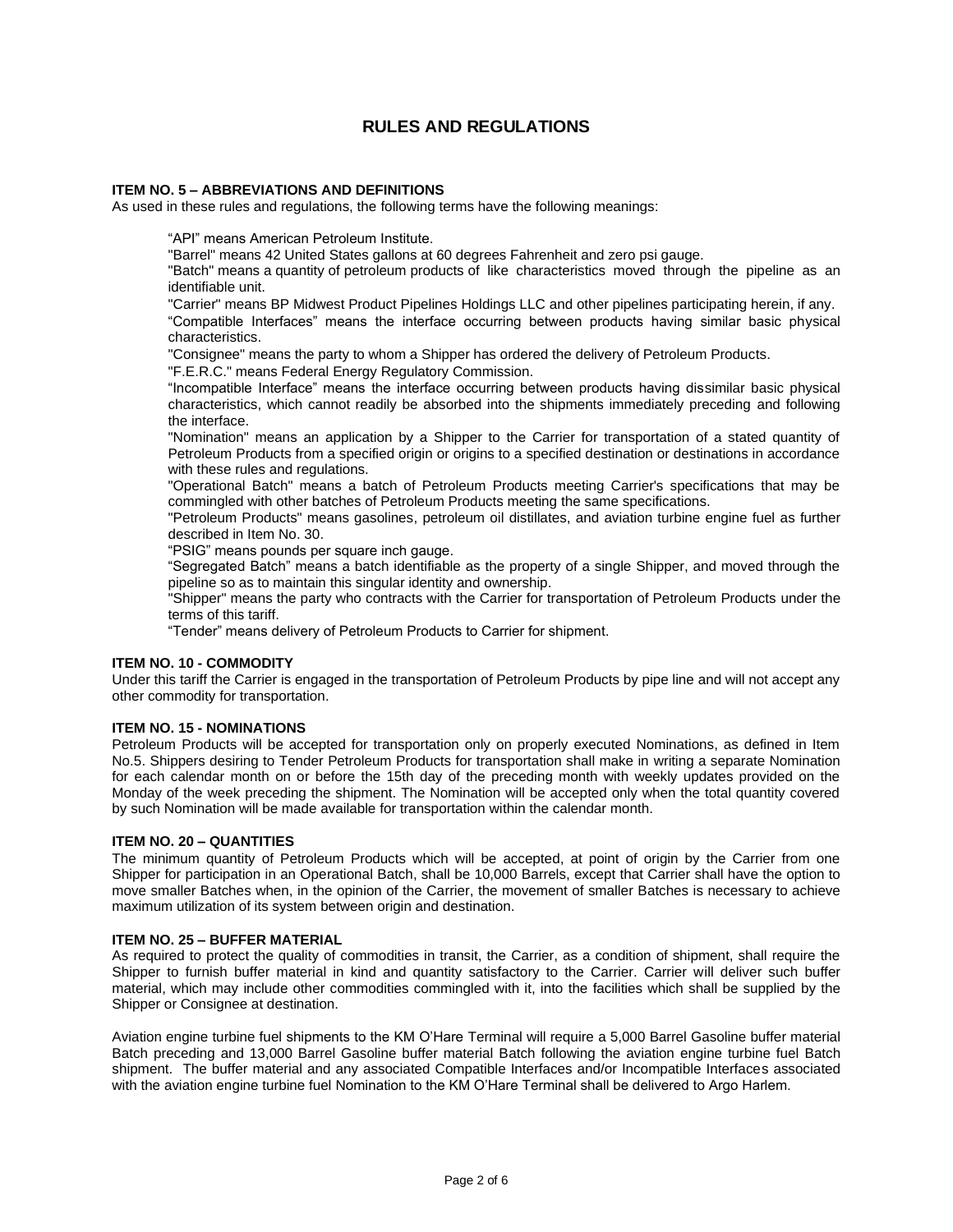#### **ITEM NO. 30 – QUALITY SPECIFICATIONS**

(a) No Petroleum Products will be accepted for transportation except good merchantable Petroleum Products of acceptable character readily susceptible of transportation through Carrier's existing facilities, and which will not materially affect the quality of shipments being transported, or cause a disadvantage to any other Shipper.

(b) Specification requirements for all products delivered into the pipeline are documented in Carrier's White Oak Pipeline Product Quality Manual dated August 11, 2021. All Tenders must be in compliance with the policies stated in the current version of this manual. The manual can be obtained from Carrier via electronic mail sent to bptariffs@bp.com. Carrier may, but shall not be required to, sample and/or test any Operational Batch prior to acceptance (or during receipt) of Operational Batch. In the event of finding a variance from specification, Carrier reserves the right to reject such product.

#### **ITEM NO. 35 - ORIGIN AND DESTINATION FACILITIES AND DISPOSITION OF PRODUCTS ON FAILURE TO ACCEPT DELIVERY**

(a) Shipper shall furnish facilities to deliver Petroleum Products to the Carrier's manifold at origin stations at a pumping rate equal to Carrier's full line pumping rate, or injection rate if applicable, and at a minimum pressure of 30 psi gauge. Carrier will provide current information regarding maximum full line pumping rates upon request. Since full line pumping rate is subject to change, Carrier will provide notification to Shippers in the event that planned system modifications cause increased full line pumping rate revisions.

(b) Shipper must provide adequate facilities at all origin and destination locations needed to deliver or receive Segregated Batches of any product. Terminals shall furnish adequate tankage at delivery points to handle scheduled volumes at specified delivery rates and adequate sized tanks so that the maximum back pressure at the terminus of Carrier's facilities shall not exceed 50 psig at the point of ownership change from the pipeline to the terminal. Carrier will provide current information regarding required delivery rates upon request.

(c) Shipper's receipt facilities at destination shall permit tank changes by terminal operator without interfering with operation of pipeline.

(d) No duty to transport will arise until evidence satisfactory to the Carrier has been furnished that Shipper has provided necessary facilities to which Carrier is connected at destination capable of receiving such shipments without delay, at pressures and at pumping rates required by Carrier, and has made necessary arrangements for accepting delivery of shipments promptly on arrival at destination.

(e) In the event Carrier has accepted petroleum products for transportation in reliance upon Shipper's representations as to acceptance at destination, and there is failure to take such Petroleum Products at destination as provided in paragraph (d) hereof, then and in such event Carrier shall have the right, to divert, reconsign, or make whatever arrangements for disposition of the Petroleum Products it deems appropriate to clear its pipeline, including the right to sell the Petroleum Products at private sale for the best price obtainable. The Carrier may be a purchaser at such sale. Out of the proceeds of said sale, Carrier may pay itself all transportation charges and other necessary expenses for caring for and maintaining the Petroleum Products and the balance shall be held for whosoever may be lawfully entitled thereto.

#### **ITEM NO. 40 - MEASUREMENT AND VOLUME CORRECTION**

(a) Quantities at origin and destination shall be determined by meters. Volume shall be corrected from observed temperature and pressure to base conditions using calculations per API Chapter 11.1 or latest revision thereof. Base condition shall be 60 degrees Fahrenheit at 0.0 psig. Full deductions will be made for all water and other impurities in products received or delivered. Shippers or Consignees shall have the privilege of being present or represented at the times of measuring and testing.

(b) Petroleum quantities transported will be adjusted to allow for inherent losses including but not limited to shrinkage, evaporation, interface losses and normal "over and short" losses. The adjustment for losses or gains will be allocated among the Shippers in the proportion that the total number of Barrels delivered out of the system for each Shipper bears to the total number of Barrels delivered out of the system for all Shippers.

(c) The net quantities as determined under paragraphs (a) and (b) of this item will be the amounts accountable at destination.

#### **ITEM NO. 45 – SEGREGATION AND VARIATIONS IN QUALITY AND GRAVITY**

(a) Carrier shall not be liable for variation in gravity or quality of Petroleum Products occurring while in its custody, resulting from normal pipeline operations, and is under no obligation to deliver the identical Petroleum Products received. Carrier will not be obligated to deliver products in time to meet a specific market.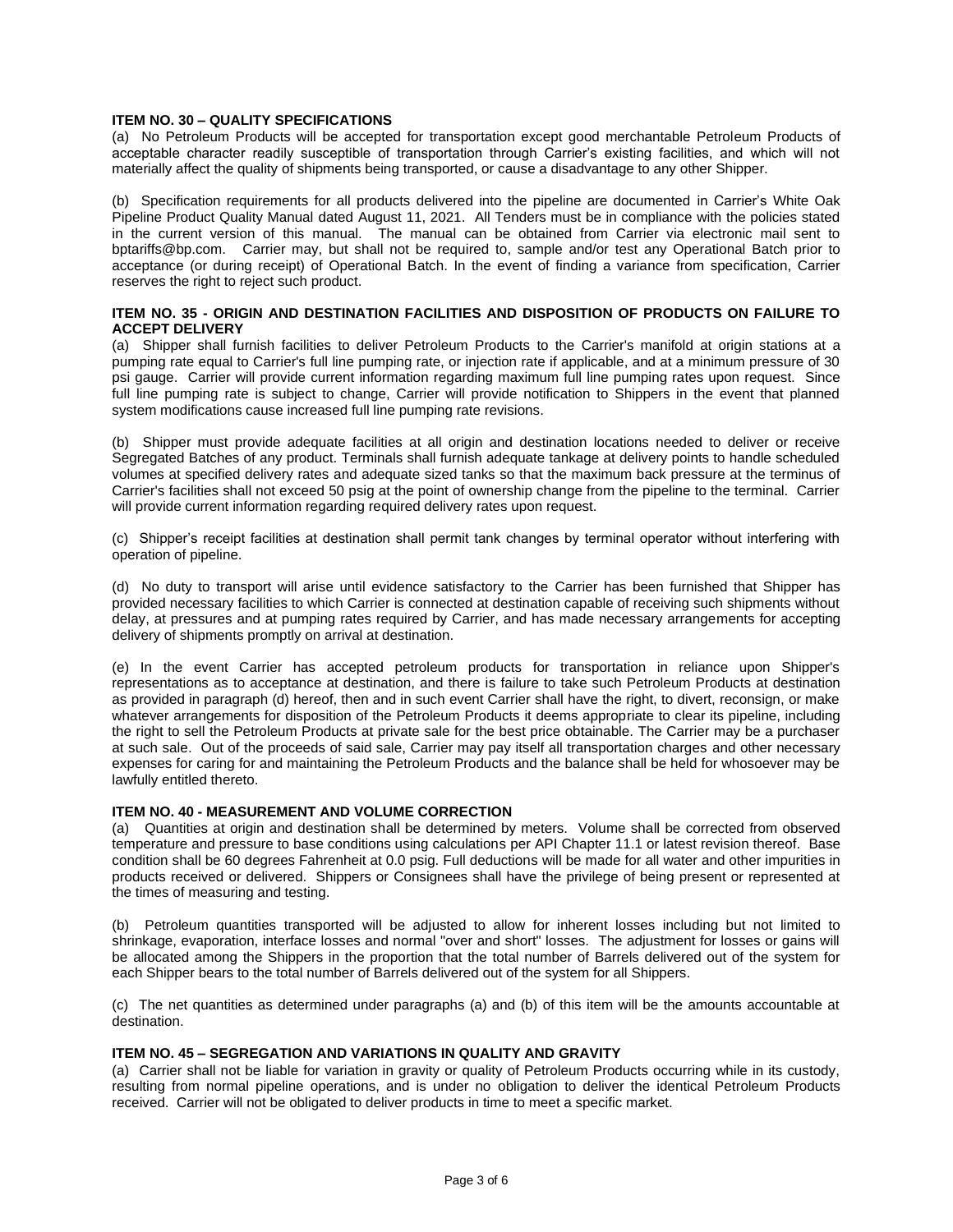(b) Carrier has the right to recover any and all costs from a Shipper if a product Carrier has received from Shipper does not meet the pipeline specifications described in Item No.30(a) and Item No. 30(b) and has resulted in a pipeline shutdown or expenses resulting from the contaminated product.

(c) Subject to the foregoing, Carrier will to the extent permitted by Carrier's facilities, endeavor to make delivery of substantially the same Petroleum Products at destinations; however, it being impractical to maintain absolute identity of each Batch of Petroleum Products, reasonable substitution of barrelage of substantially the same specification of Petroleum Products will be permitted.

#### **ITEM NO. 50 - DIVERSION OR RECONSIGNMENT**

Diversions, additions or deletions of Batches may be made without charge if requested by the Shipper at least 48 hours prior to scheduled arrival at original destination (or by 1300 hours on Friday or the day prior to a holiday to cover the weekend, holiday(s) and next business day), subject to the rates, rules, and regulations applicable from point of origin to point of final destination, upon condition that no out-of-line or back-haul movement will be made.

#### **ITEM NO. 55 – DELIVERY ADJUSTMENTS**

It is inherent in the operation of a products pipeline that a commingled interface will occur between Operational Batches of different products. Carrier reserves the right to determine the quality and quantities of commodities commingled in deliveries to the Shipper or Consignee at destination, and the Shipper shall pay charges on such commingled material in accordance with this tariff and/or of tariffs making reference hereto at the same rate as the commodities transported. Carrier will make reasonable effort to hold such commingled interfaces to a minimum. Interfaces will be disposed of in the following manner:

- (1) Compatible Interfaces The Compatible Interfaces shall be divided equally between the shipments that precede and follow the interface. Carrier shall determine compatibility of interfaces. Carrier may divide the interface in unequal amounts in order to accommodate delivery or quality concerns.
- (2) Incompatible Interfaces The Shipper's Consignee will be responsible for the appropriate handling of Incompatible Interfaces at the Consignee's facility.

The provisions of Item No.20 with reference to minimum quantity will not apply to deliveries of product interfaces as provided in this item.

#### **ITEM NO. 60 – TERMINAL AND PRIVILEGE RULES**

Tenders transported under this tariff are entitled to such privileges and subject to such charges as are or shall be published by Carrier and as are lawfully in effect on date of shipment and lawfully on file with the Federal Energy Regulatory Commission, providing for reconsignment, transit privileges, or any other privileges, charges or rules which in any way increase or decrease the amounts to be paid on any Tender transported under this tariff, or which increase or decrease the value of the service to the Shipper.

#### **ITEM NO. 65 – PAYMENT OF TRANSPORTATION AND OTHER CHARGES**

(a) Transportation charges will be computed and collected at the rates provided herein, on the basis of the number of Barrels of Petroleum Products delivered at destination, after volume corrections as provided for in Item No. 40.

(b) All payments are due within 10 days of receipt of the invoice, unless the Carrier determines in a manner not unreasonably discriminatory that the financial condition of Shipper or Shipper's guarantor (if any) is or has become impaired or unsatisfactory or Carrier determines in a manner not unreasonably discriminatory it necessary to do so, in which case the payment due date shall be that specified in a written notice to the Shipper.

(c) If any charge remains unpaid after the due date specified in Carrier's invoice, then such amount due may accrue an interest penalty from the day after the due date until paid, calculated at a rate per annum equal to the U.S. prime rate as published in the Wall Street Journal plus two percent (2%) per annum, or, if less, the maximum interest rate permitted by Applicable Law. In addition Shipper shall pay all documented costs incurred by Carrier to collect any unpaid amounts, including but not limited to reasonable attorney fees.

(d) In the event Shipper fails to pay any such charges when due, Carrier shall not be obligated to provide Shipper access to Carrier's facilities or provide services pursuant to Carrier's tariff until such time as payment is received by Carrier and Shipper meets the requirements of the following paragraph. In addition, in the event Shipper fails to pay any such charges when due, Carrier shall have the right to setoff such amounts owed and future amounts owed against those amounts Carrier owes Shipper.

(e) In the event Carrier determines in a manner not unreasonably discriminatory that the financial condition of Shipper or Shipper's guarantor (if any) is or has become impaired or unsatisfactory or Carrier determines in a manner not unreasonably discriminatory it is necessary to obtain security from Shipper, Carrier, upon notice to Shipper, may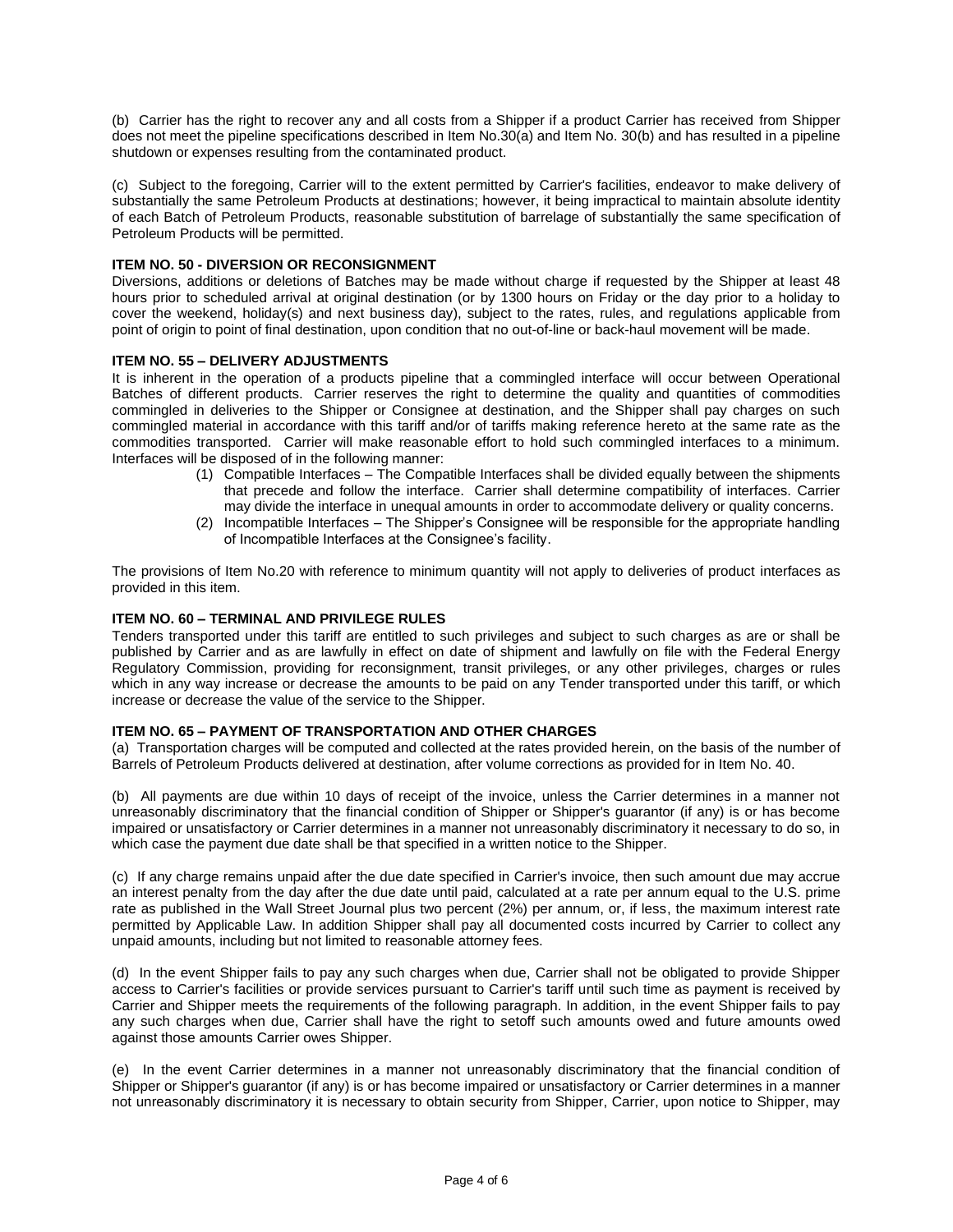require any of the following prior to Carrier's delivery of Shipper's Petroleum Products in Carrier's possession or prior to Carrier's acceptance of Shipper's Petroleum Products: (1) prepayment of all charges, (2) a letter of credit at Shipper's expense in favor of Carrier in an amount sufficient to ensure payment of all such charges and, in a form, and from an institution, acceptable to Carrier, or (3) a guaranty in an amount sufficient to ensure payment of all such charges and in a form, and from a third party, acceptable to Carrier. In the event, Shipper fails to comply with any such requirement on or before the date supplied in Carrier's notice to Shipper, Carrier shall not be obligated to provide Shipper access to Carrier's facilities or provide services pursuant to this tariff until such requirement is fully met.

(f) Carrier shall have a lien on all Petroleum Products delivered to Carrier to secure the payment of any and all transportation or any other charges that are owed Carrier. Such lien shall survive delivery of Petroleum Products to Shipper. Such lien shall extend to all Petroleum Products in Carrier's possession beginning with Shipper's first receipt of transportation or other services from Carrier. The lien provided herein shall be in addition to any lien or security interest provided by statute or applicable law. Carrier may withhold delivery to Shipper of any of Shipper's Petroleum Products in its possession and exercise any other rights and remedies granted under this tariff or existing under applicable law until all such charges have been paid as provided above.

(g) If Shipper fails to pay an invoice by the due date, in addition to any other remedies under this tariff or under applicable law, Carrier shall have the right, either directly or through an agent, to sell at a private sale any and all Petroleum Products of such Shipper in its custody at fair market value at the time of sale. The proceeds of any sale shall be applied to the following order: (A) To the reasonable expenses of holding, preparing for sale, selling, and to the extent allowed by law, reasonable attorney's fees and legal expenses incurred by Carrier; and (B) To the satisfaction of the Shipper's indebtedness including interest herein provided from the date of payment is due. The balance of the proceeds of the sale remaining, if any, shall be paid to Shipper or, if there is a dispute or claim as to entitlement, held for whoever may be lawfully entitled thereto.

#### **ITEM NO. 70 - LIABILITY OF CARRIER**

(a) The Carrier, while in possession of any Petroleum Products, will not be liable for any loss thereof, or damage thereto, or delay, caused by an act of God, the public enemy, quarantine, the authority of law, or of public authority, strikes, riots, insurrection, inherent nature of the goods, or the act or default of the Shipper or Consignee or for any other cause not due to the negligence of the Carrier.

(b) Any losses of Petroleum Products will be charged proportionately to each Shipper in the ratio that his Petroleum Products, or portion thereof, received and undelivered at the time the loss occurs, bears to the total of Petroleum Products then in the custody of the Carrier for transportation via the lines or other facilities in which the loss occurs; and the Carrier will be obligated to deliver only that portion of such Petroleum Products remaining after deducting Shipper's proportion of such loss determined as aforesaid. Transportation charges will be assessed only on the quantity delivered.

(c) Carrier will not be liable for discoloration, commingling, contamination, or deterioration of Petroleum Products resulting from the normal operation of a products pipe line system in batching various kinds of products, and the products so commingled or contaminated will be equitably apportioned among and delivered to the Shippers participating in the products cycle or cycles in which the commingling or contamination occurs.

#### **ITEM NO. 75 – TITLE**

An offer of Petroleum Products for Tenders shall be deemed a warranty of title by the party offering, but acceptance shall not be deemed a representation by the Carrier as to title. The Carrier may, in the absence of adequate security, decline to receive any Petroleum Products which are in litigation, or as to which a dispute over title may exist, or which is encumbered by any lien. Adequate security is considered to be Shipper's proof of perfect and unencumbered title or a satisfactory indemnity bond.

#### **ITEM NO. 80 - TIME LIMITATION ON CLAIMS**

As a condition precedent to recovery for loss, damage, or delay to shipments, claims must be filed in writing with the Carrier within nine months and one day after delivery of the product, or in case of failure to make delivery, then within nine months and one day after reasonable time for delivery, based on Carrier's normal operations, has elapsed; and suits shall be instituted against the Carrier only within two years and one day from the day when notice in writing is given by the Carrier to the claimant that the Carrier has disallowed the claim or any part or parts thereof specified in the notice. Where claims are not filed or suits are not instituted thereon in accordance with the foregoing provisions, Carrier hereunder shall not be liable, and such claims will not be paid.